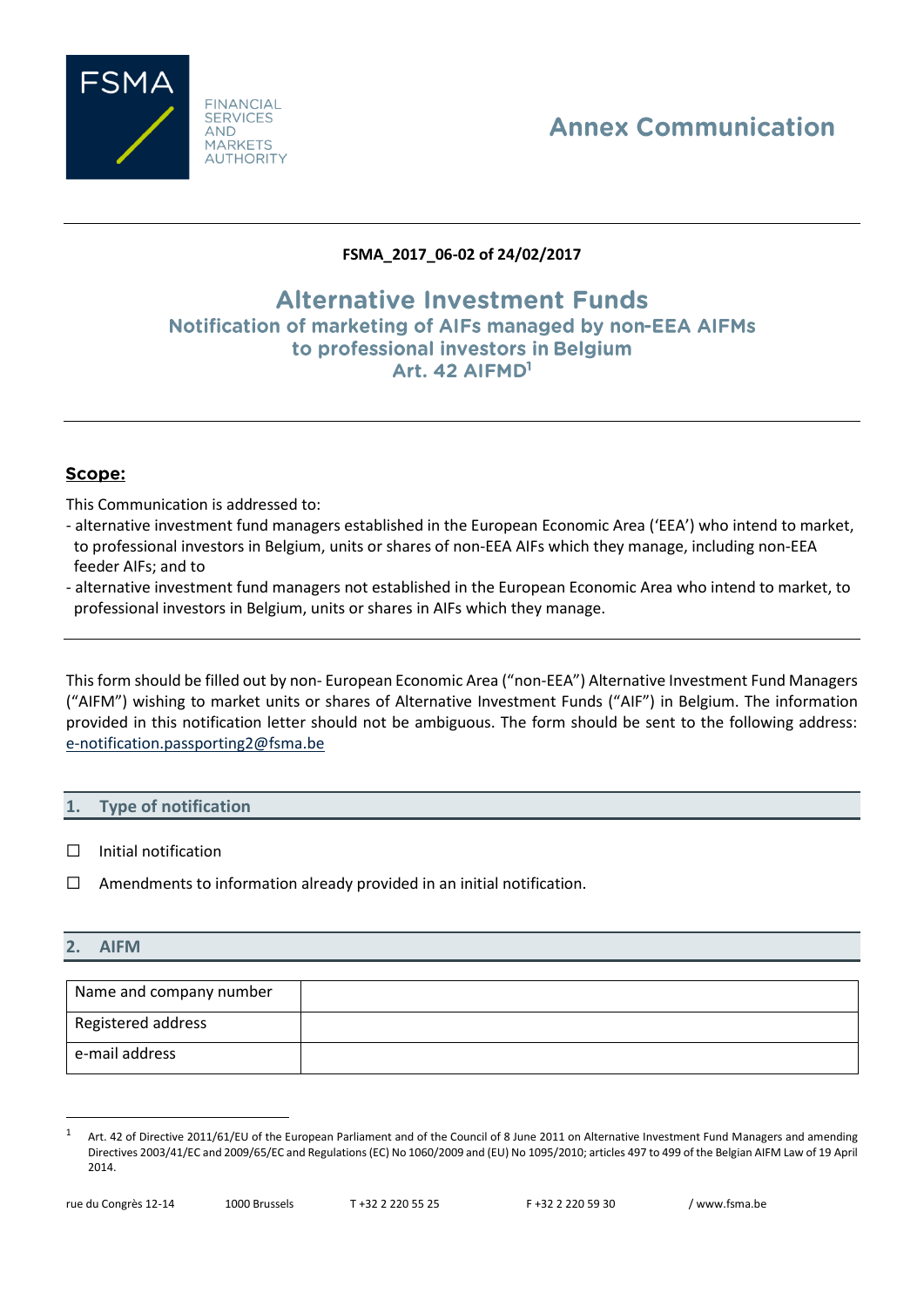**2/14 /** FSMA\_2017\_06 of 24/02/2017

# **3. AIFs to be marketed in Belgium**

| Name of the | Name of the                 | AIF   | AIF Legal form $3$ | Name of the      | Are the master     | Home State of the | Is the master AIF           |
|-------------|-----------------------------|-------|--------------------|------------------|--------------------|-------------------|-----------------------------|
| AIF to be   | compartment(s)              | home  |                    | master AIF (if   | AIF and the feeder | master AIF (if    | marketed in the             |
| marketed    | to be marketed <sup>2</sup> | State |                    | applicable $)^4$ | AIF managed by     | applicable $)^4$  | European                    |
|             | (if applicable)             |       |                    |                  | the same           |                   | Economic Area? <sup>4</sup> |
|             |                             |       |                    |                  | manager? $4 (Y/N)$ |                   | (Y/N)                       |
|             |                             |       |                    |                  |                    |                   |                             |
|             |                             |       |                    |                  |                    |                   |                             |
|             |                             |       |                    |                  |                    |                   |                             |
|             |                             |       |                    |                  |                    |                   |                             |
|             |                             |       |                    |                  |                    |                   |                             |

If the AIF takes the form of an umbrella AIF with multiple compartments, AIFMs should only indicate the name of the compartments of the umbrella AIF notified for marketing.

<sup>&</sup>lt;sup>3</sup> Common fund, unit trust, investment company, partnership, other.

<sup>&</sup>lt;sup>4</sup> Only if the fund to be marketed is a feeder fund.<br> $\sqrt{FSMA}$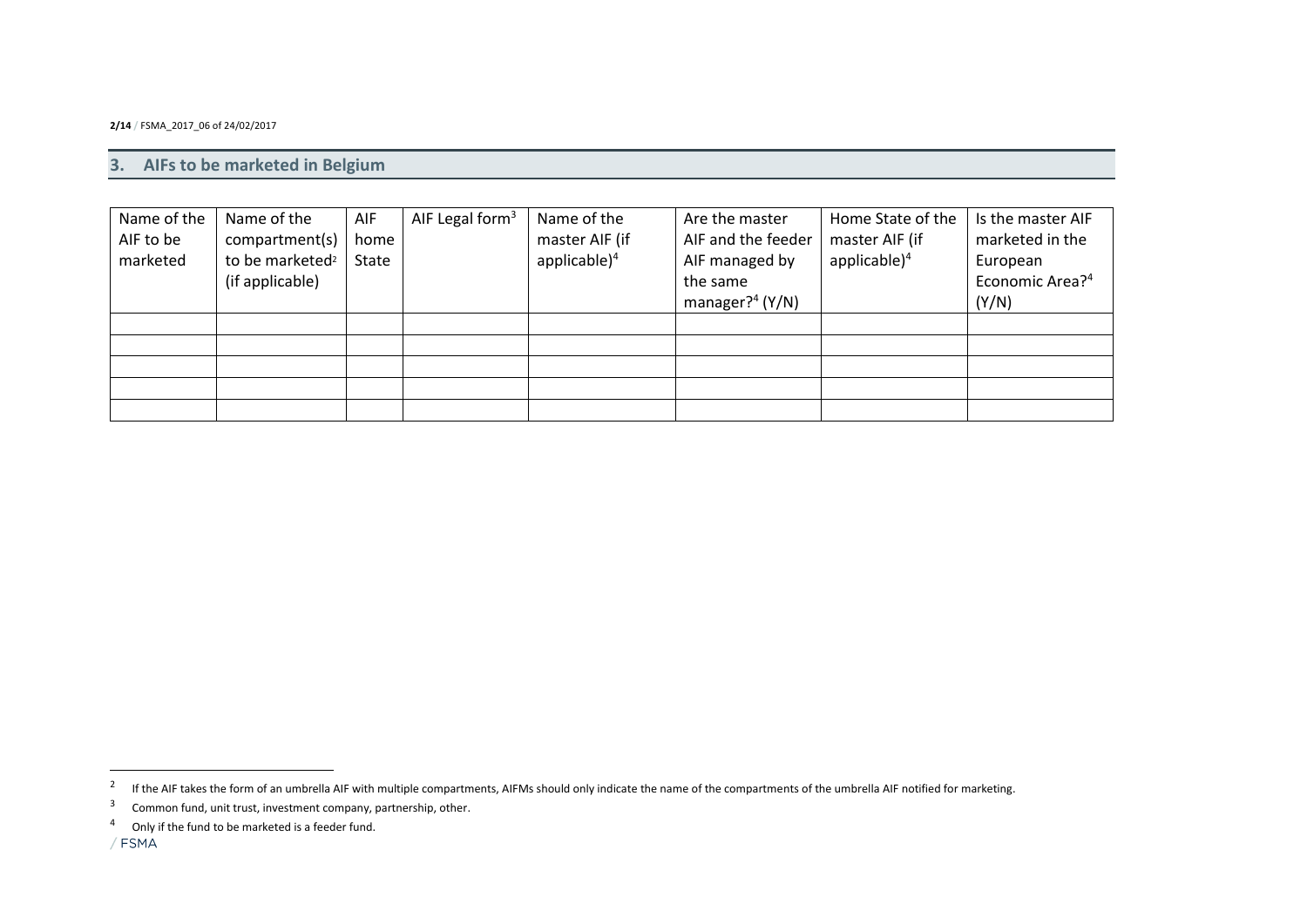### **4. Private placement**

The units or shares of the AIFs marketed in Belgium cannot constitute a public offer within the meaning of the Belgian AIFM Law. Please confirm

- which of the exception criteria in the table below apply/applies, resulting in the offer being considered as private;
- the exact location (document and page) in the documentation attached to this form containing the information regarding such exception.

|        | <b>Exception criteria</b>                                                                                                                                                                                  | <b>Document</b><br>and page |
|--------|------------------------------------------------------------------------------------------------------------------------------------------------------------------------------------------------------------|-----------------------------|
| $\Box$ | offers of securities directed exclusively at <b>professional investors within the meaning</b><br>of the Directive 2004/39/EC (MiFID)                                                                       |                             |
| $\Box$ | offers of securities directed at fewer than 150 natural or legal persons who are not<br>professional investors                                                                                             |                             |
|        | In this case, please specify the measures taken by the manager to ensure that the units<br>or shares of the AIFs will not be marketed to more than 149 investors.                                          |                             |
| $\Box$ | offers of securities, other than units of open-ended undertakings for collective<br>investment, which require a total consideration of at least EUR 100,000 per investor<br>and per category of securities |                             |
| $\Box$ | offers of units of open-ended undertakings for collective investment that require a<br>total consideration of at least EUR 250,000 per investor and per category of<br>securities;                         |                             |
| $\Box$ | offers of securities, other than units of open-ended undertakings for collective<br>investment, with a denomination per unit of at least EUR 100,000;                                                      |                             |
| $\Box$ | offers of securities for a total consideration within the European Economic Area of<br>less than EUR 100,000 calculated over a period of 12 months.                                                        |                             |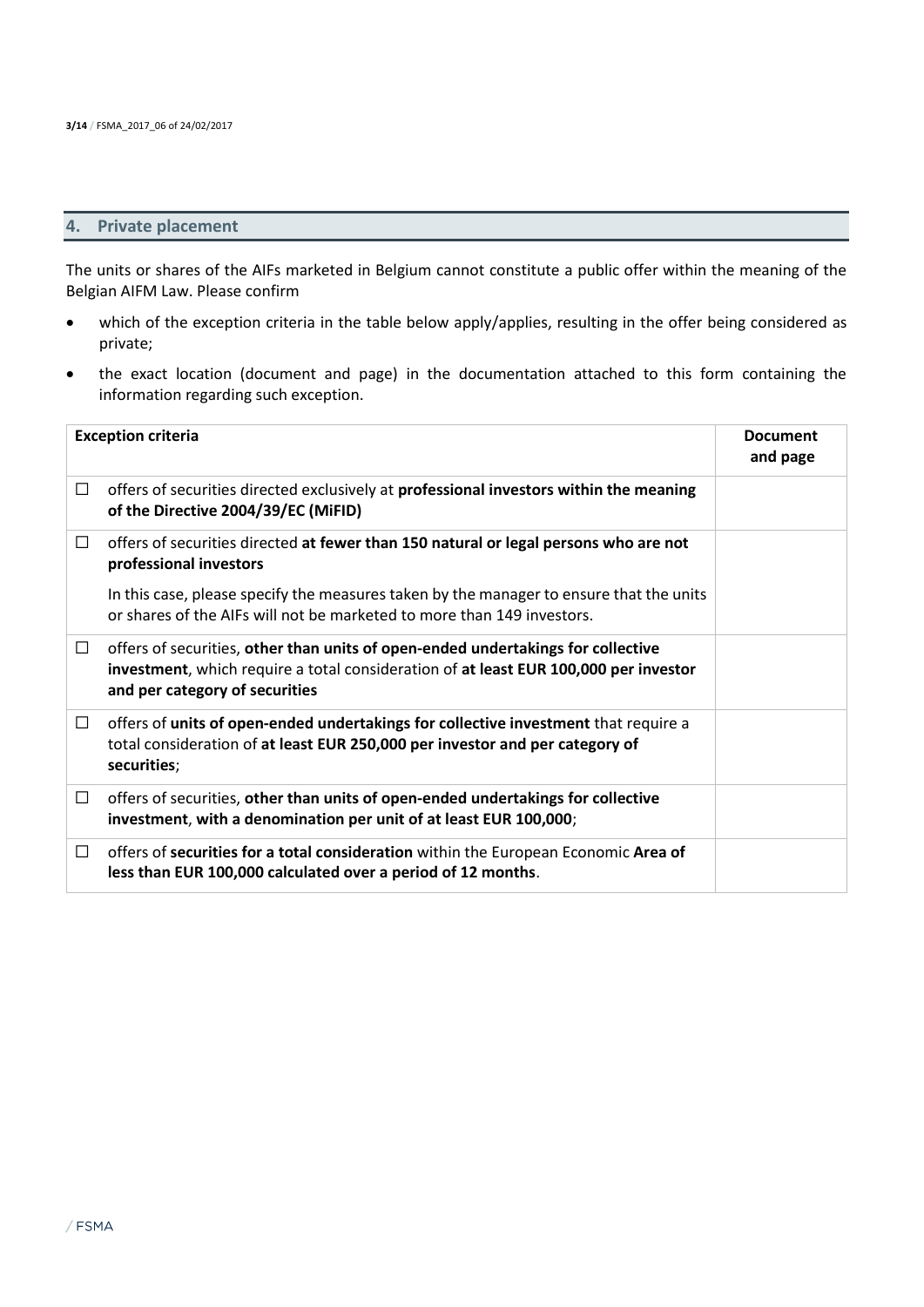#### **5. Documentation and information to be provided**

### 5.1 Please attach

- $\Box$  the rules or instruments of incorporation of the AIF;
- $\Box$  a description of, or any information on, the AIF available to investors;
- $\Box$  for each AIF the AIFM intends to market, the information in Annex 1 to this form;
- ☐ the statement in Annex 2 to this form, duly completed and signed on behalf of the AIFM.

### 5.2 For AIFM reporting purposes:

### 5.2.1 Please specify the names of the 2 persons authorized to file the necessary reporting.

| Surname  | First name | Telephone number | Email address | Company* |
|----------|------------|------------------|---------------|----------|
| . .      |            |                  |               |          |
| <u>.</u> |            |                  |               |          |

\* If reporting is outsourced to a third party, please indicate the full name of this third party.

### 5.2.2 Please specify the following information regarding the AIFs marketed in Belgium

| Compartment / AIF<br>Name | Amount of assets under<br>management? | Does the AIF make<br>substantial use of<br>leverage (>300%)<br>(YES or NO) | Is the AIF an unleveraged<br>AIF which, in accordance<br>with its core investment<br>policy, invests in non-<br>listed companies and<br>issuers in order to<br>acquire control?<br>(YES or NO) |
|---------------------------|---------------------------------------|----------------------------------------------------------------------------|------------------------------------------------------------------------------------------------------------------------------------------------------------------------------------------------|
|                           |                                       |                                                                            |                                                                                                                                                                                                |
|                           |                                       |                                                                            |                                                                                                                                                                                                |

5.2.3 Please indicate if you wish to send the reporting:

- $\Box$  by encoding (manual data entry); or
- ☐ by uploading a XML file.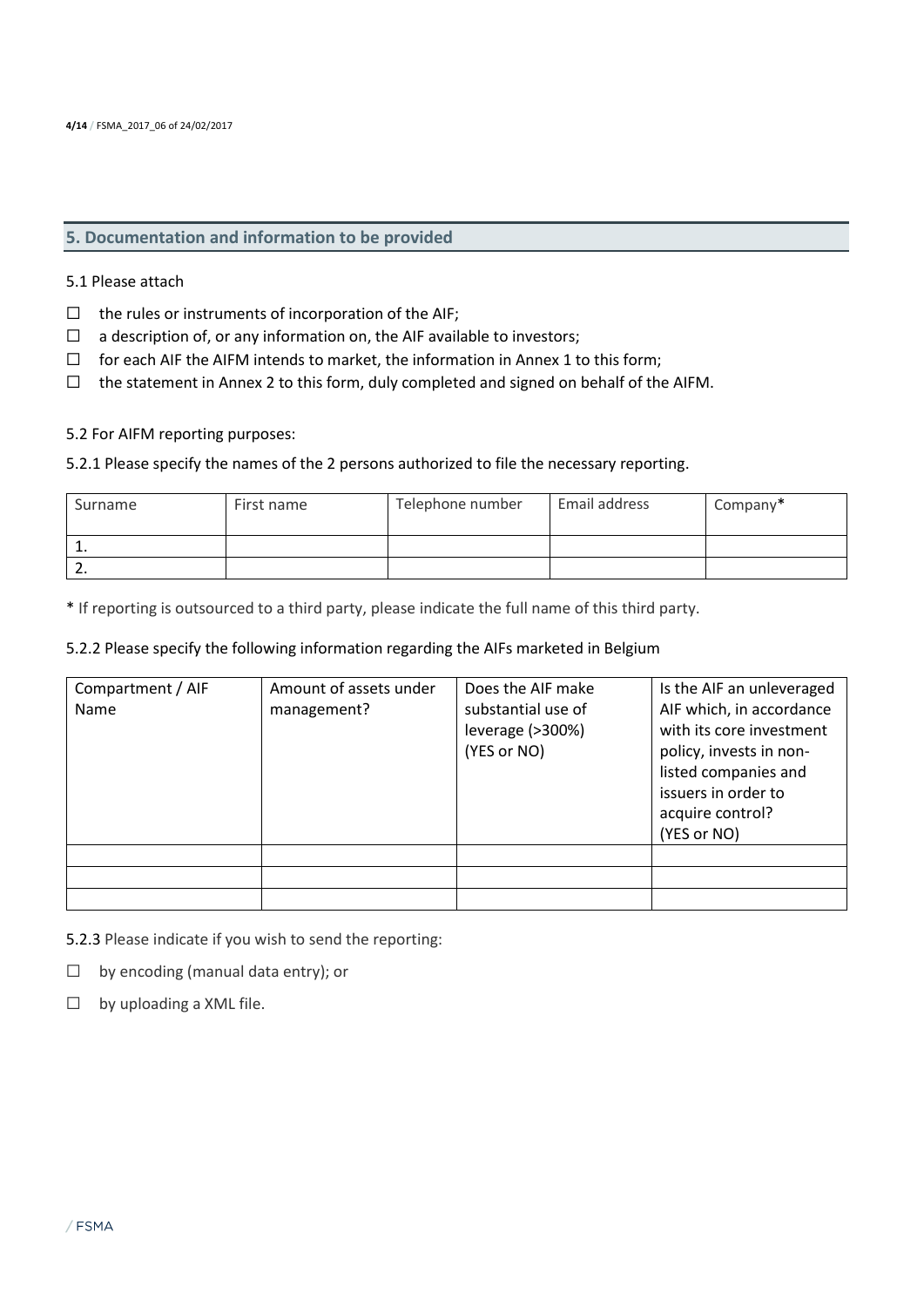# **Annex 1 - Specific information regarding each AIF to be marketed**

# Please specify for each element where it can be found in the attached documents (document and page).

|         | Information (Art. 23 AIFMD)                                                                          | Document and page |
|---------|------------------------------------------------------------------------------------------------------|-------------------|
| a)      | a description of the investment strategy and objectives of the AIF                                   |                   |
|         | information on where any master AIF is established and where the underlying funds are                |                   |
|         | established if the AIF is a fund of funds                                                            |                   |
|         | a description of the types of assets in which the AIF may invest, the techniques it may employ       |                   |
|         | and all associated risks, any applicable investment restrictions, the circumstances in which the     |                   |
|         | AIF may use leverage, the types and sources of leverage permitted and the associated risks,          |                   |
|         | any restrictions on the use of leverage and any collateral and asset reuse arrangements, and         |                   |
|         | the maximum level of leverage which the AIFM are entitled to employ on behalf of the AIF;            |                   |
|         | b) a description of the procedures by which the AIF may change its investment strategy or            |                   |
|         | investment policy, or both;                                                                          |                   |
| C)      | a description of the main legal implications of the contractual relationship entered into for the    |                   |
|         | purpose of investment, including information on jurisdiction, on the applicable law and on the       |                   |
|         | existence or not of any legal instruments providing for the recognition and enforcement of           |                   |
|         | judgments in the territory where the AIF is established;                                             |                   |
|         | d) the identity of the AIFM, the AIF's depositary, auditor and any other service providers and a     |                   |
|         | description of their duties and the investors' rights;                                               |                   |
| e)      | a description of how the AIFM is complying with the requirements of Article 9(7) AIFMD;              |                   |
| f)      | a description of any delegated management function as referred to in Annex I by the AIFM             |                   |
|         | and of any safe- keeping function delegated by the depositary, the identification of the             |                   |
|         | delegate and any conflicts of interest that may arise from such delegations;                         |                   |
| g)      | a description of the AIF's valuation procedure and of the pricing methodology for valuing            |                   |
|         | assets, including the methods used in valuing hard-to-value assets in accordance with Article        |                   |
|         | 19 AIFMD;                                                                                            |                   |
|         | h) a description of the AIF's liquidity risk management, including the redemption rights both in     |                   |
|         | normal and in exceptional circumstances, and the existing redemption arrangements with               |                   |
|         | investors;                                                                                           |                   |
| i)      | a description of all fees, charges and expenses and of the maximum amounts thereof which             |                   |
|         | are directly or indirectly borne by investors;                                                       |                   |
| j)      | a description of how the AIFM ensures a fair treatment of investors and, whenever an                 |                   |
|         | investor obtains preferential treatment or the right to obtain preferential treatment, a             |                   |
|         | description of that preferential treatment, the type of investors who obtain such preferential       |                   |
|         | treatment and, where relevant, their legal or economic links with the AIF or AIFM;                   |                   |
| k)      | the latest annual report referred to in Article 22 AIFMD;                                            |                   |
| $\vert$ | the procedure and conditions for the issue and sale of units or shares;                              |                   |
|         | m) the latest net asset value of the AIF or the latest market price of the unit or share of the AIF, |                   |
|         | in accordance with Article 19 AIFMD;                                                                 |                   |
| n)      | where available, the historical performance of the AIF;                                              |                   |
|         | o) the identity of the prime broker and a description of any material arrangements of the AIF        |                   |
|         | with its prime brokers and the way the conflicts of interest in relation thereto are managed         |                   |
|         | and the provision in the contract with the depositary on the possibility of transfer and reuse       |                   |
|         | of AIF assets, and information about any transfer of liability to the prime broker that may          |                   |
|         | exist;                                                                                               |                   |
| p)      | description of how and when the information required under paragraphs 4 and 5 of Article 23          |                   |
|         | AIFMD will be disclosed.                                                                             |                   |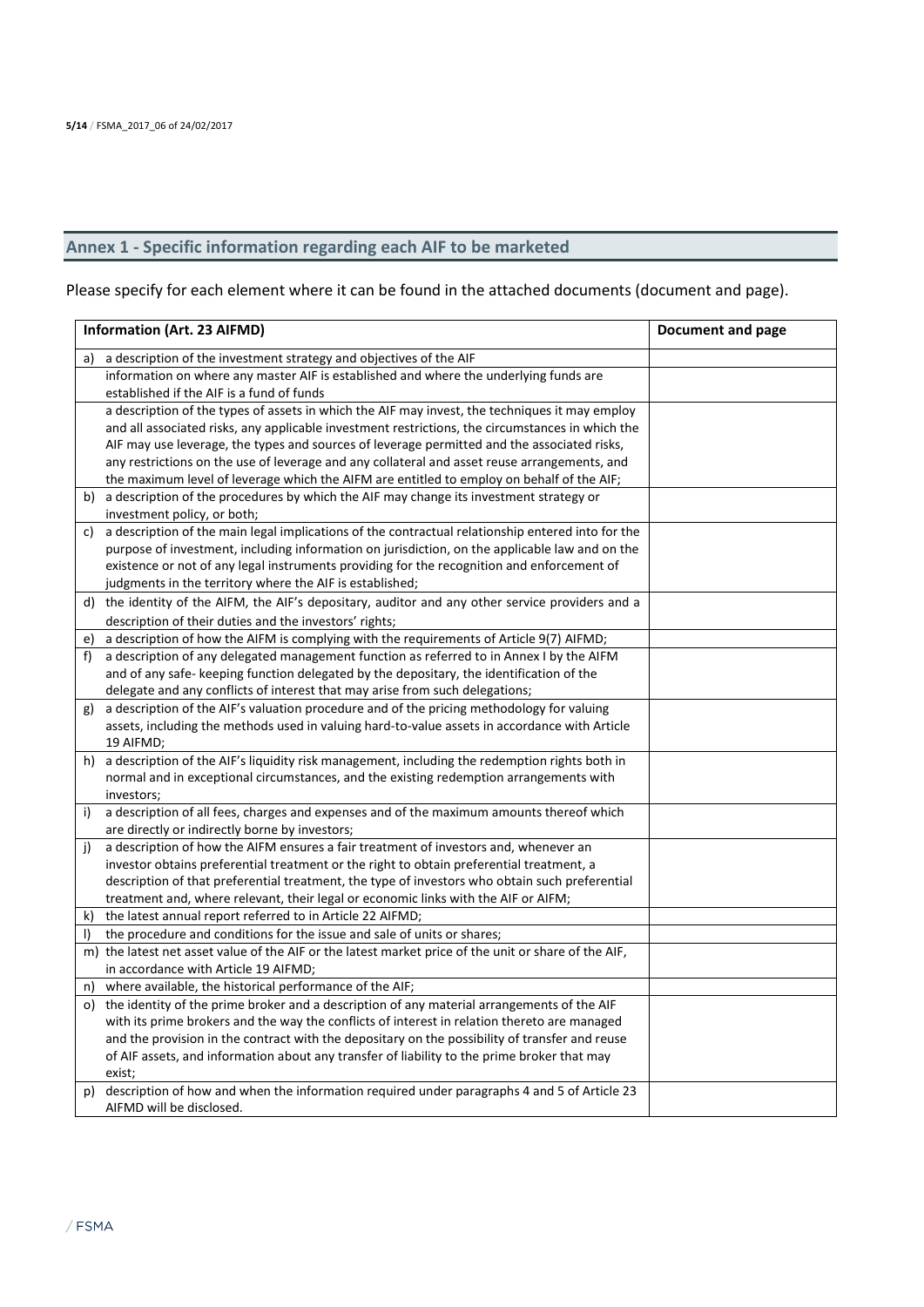**6/14 /** FSMA\_2017\_06 of 24/02/2017

### **Annex 2 - Statement by the AIFM**

I, ...................................................................................................................... (full name and function in the AIFM), duly authorized representative of ........................................................................................(full name of the AIFM), hereby confirm

- that the AIFM complies with the following articles of the Belgian AIFM Law of 19 April 2014:
	- o Articles 60 and 61 (annual report of the AIFs marketed in Belgium);
	- o Articles 63 to 66 (reporting to the FSMA);
	- o Articles 68 to 72 (information obligation to the investors);
	- o Articles 76 to 82 (important holding of control of a non-listed company or an issuer);
- that the information contained in the application form and attached to this file is accurate and complete.

|  | Done at …………………………………………………(location), this ………………………………………………………………(date) |  |
|--|----------------------------------------------------------------------------|--|
|--|----------------------------------------------------------------------------|--|

Signature: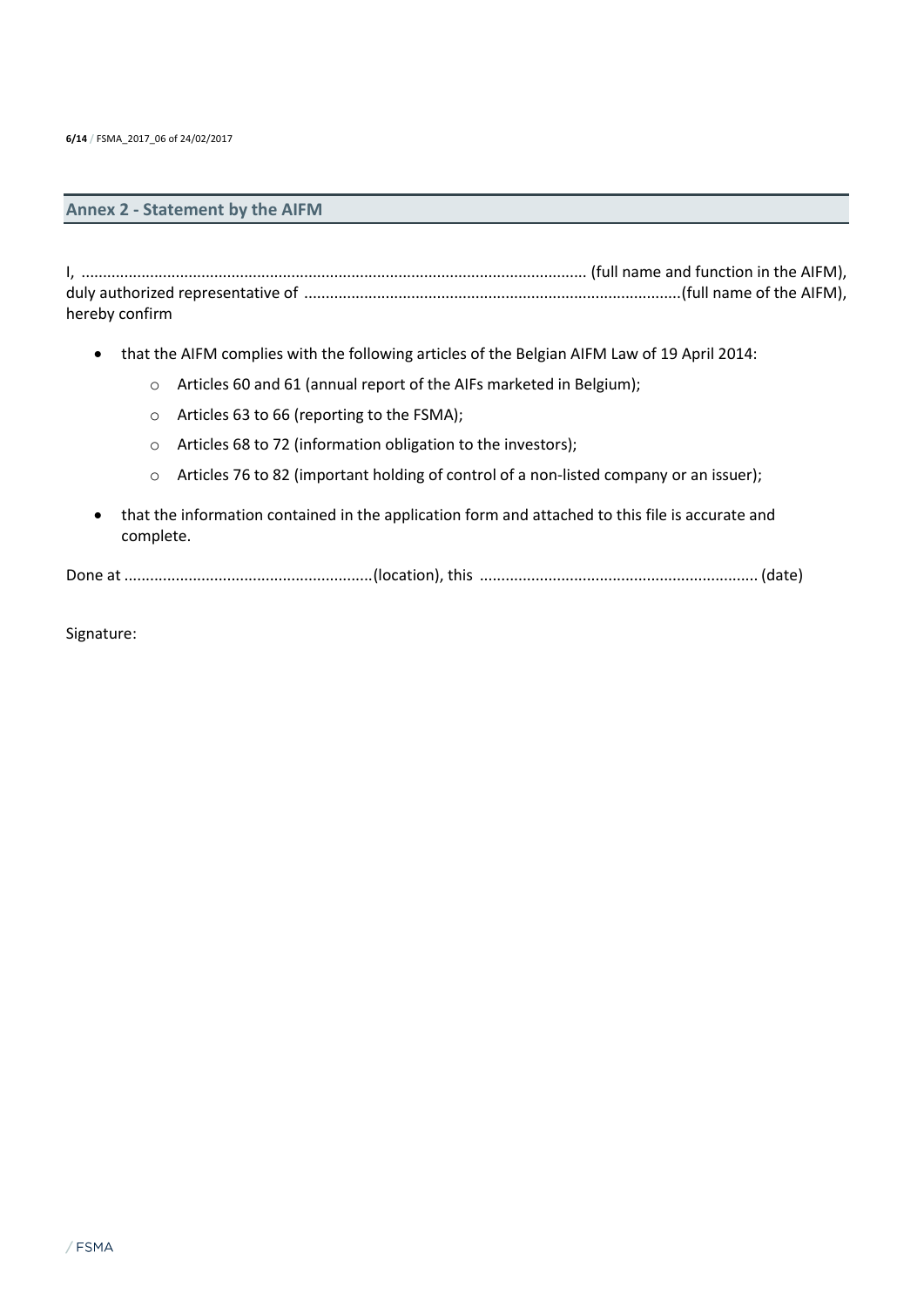### **The relevant articles of the Belgian AIFM Law of 19 April 2014**

#### **Article 60**

An AIFM shall, for each of the EU AIFs it manages and for each of the AIFs it markets in the European Economic Area, make available an annual report for each financial year no later than six months following the end of the financial year. The annual report shall be provided to unit-holders on request. The annual report shall be made available to the FSMA and, where applicable, to the competent authorities of the AIF's home Member State.

Where the AIF is required to make public an annual financial report in accordance with Directive 2004/109/EC, only the additional information referred to in Article 61, § 1 [*below*] needs to be provided to unit-holders on request, either separately or as an additional part of the annual financial report. In the latter case, the annual financial report shall be made public no later than four months following the end of the financial year.

### **Article 61**

§ 1. The annual report shall comprise at least the following information:

- 1° a balance sheet or a statement of assets and liabilities;
- 2° an income and expenditure account for the financial year;
- 3° a report on the activities of the financial year;
- 4° any material changes in the information referred to in Article 68 that took place during the financial year covered by the report;
- 5° the total amount of remuneration for the financial year, split into fixed and variable remuneration, paid by the AIFM to its staff, the number of beneficiaries and, where relevant, carried interest paid by the AIF;
- 6° the aggregate amount of remuneration broken down by senior management and members of staff of the manager whose actions have a material impact on the risk profile of the AIF.
- § 2. Where an AIF has, individually or jointly, acquired control over a non-listed company, it shall include the information referred to in Article 81, § 2 in its annual report.
- § 3. The accounting information given in the annual report shall be prepared in accordance with the accounting standards of the home Member State of the AIF or in accordance with the applicable legal or regulatory provisions of the third country where the AIF is established, and in accordance with the accounting rules laid down in the AIF rules or instruments of incorporation.
- § 4. As regards AIFs governed by Belgian law, the accounting information given in the annual report shall be audited by one or more statutory auditors in accordance with the provisions of the Companies Code. Article 141 of the Companies Code shall not apply.

As regards foreign AIFs, the accounting information given in the annual report shall be audited by one or more persons empowered by law to audit accounts in accordance with Directive 2006/43/EC.

The report by the auditor as referred to in the first paragraph, or by the person empowered to audit the accounts as referred to in the second paragraph, including any qualifications, shall be reproduced in full in the annual report.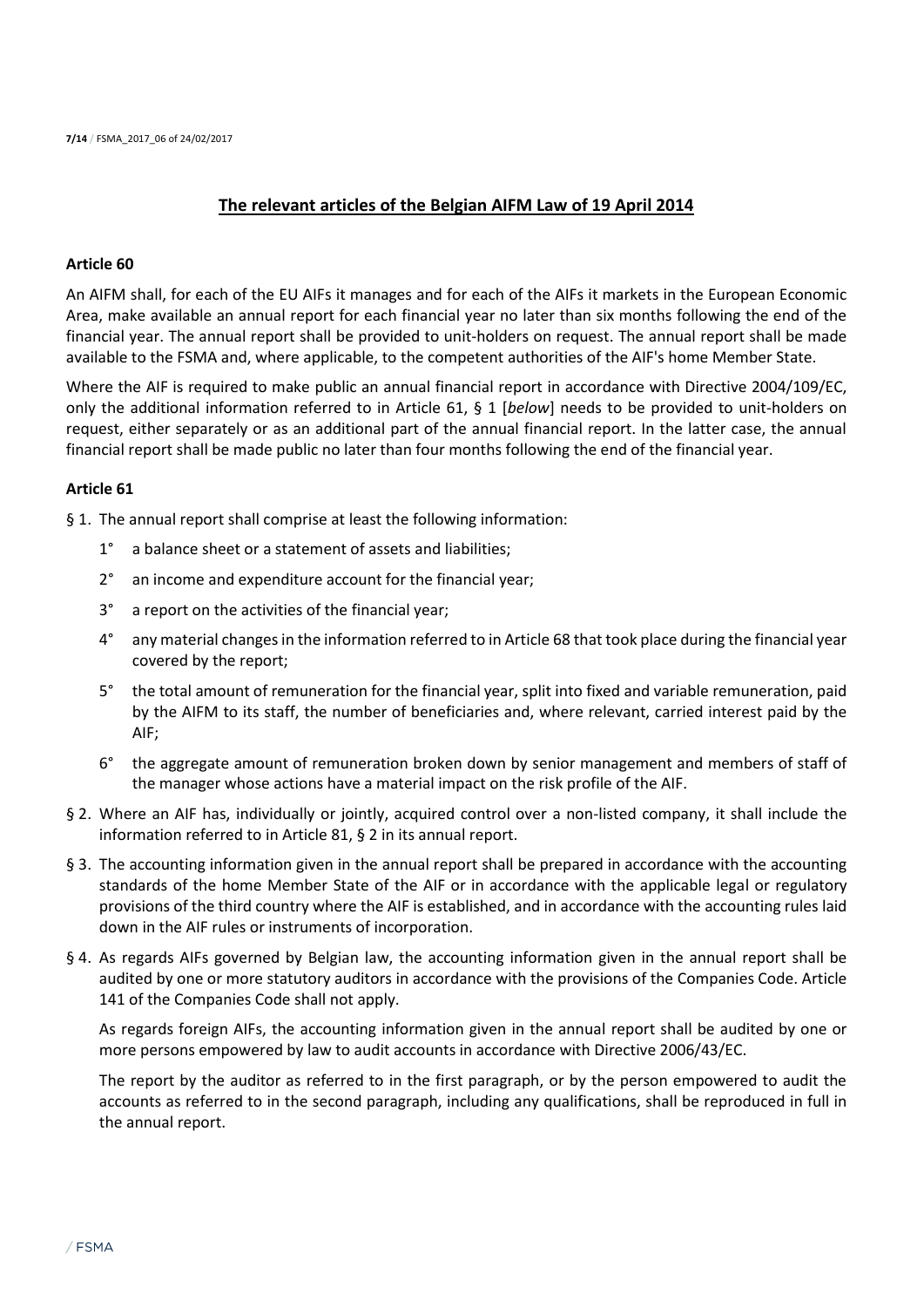**8/14 /** FSMA\_2017\_06 of 24/02/2017

By way of derogation from the preceding paragraphs, AIFMs marketing non-EEA AIFs may nevertheless subject their annual report to an audit that meets the international accounting standards in force in the country where the AIF in question has its registered office. In specific cases, the FSMA may also require that the annual report be subjected to an audit that meets the accounting standards in force in a Member State.

*b. Information obligations in respect of the FSMA*

[…]

### **Article 63**

Each AIFM shall report regularly to the FSMA on the principal markets and instruments in which it trades for the account of the AIFs it manages.

It shall provide information about the principal instruments in which it trades, the markets of which it is a member or where it trades actively, and about the principal positions and most important concentrations of each of the AIFs it manages.

### **Article 64**

AIFMs shall, for each EU AIF they manage and each AIF they market in the European Economic Area, provide the FSMA with information concerning the following:

- 1° the percentage of the AIF's assets which are subject to special arrangements arising from their illiquid nature;
- 2° any new arrangements for managing the liquidity of the AIF;
- 3° the current risk profile of the AIF and the risk management systems employed by the AIFM to manage the market risk, liquidity risk, counterparty risk and other risks, including operational risk;
- 4° information on the main categories of assets in which the AIF invested; and
- 5° the results of the stress tests conducted in accordance with Article 47, § 2, 2° and Article 48, § 1.

### **Article 65**

Upon request, the AIFM shall submit to the FSMA each quarter a detailed list of all AIFs which it manages.

### **Article 66**

AIFMs which employ leverage on a substantial basis shall make available to the FSMA information about the overall level of leverage employed by each AIF it manages, a break-down between leverage arising from borrowing of cash or securities and leverage embedded in financial derivatives and the extent to which the AIF's assets have been reused under leveraging arrangements.

That information shall include the identity of the five largest sources of borrowed cash or securities for each of the AIFs managed by the AIFM, and the amounts of leverage received from each source for each of those AIFs.

For AIFMs established in third countries, the reporting obligations referred to in this article are limited to the EU AIFs they manage, and the third-country AIFs that are marketed within the European Economic Area.

[…]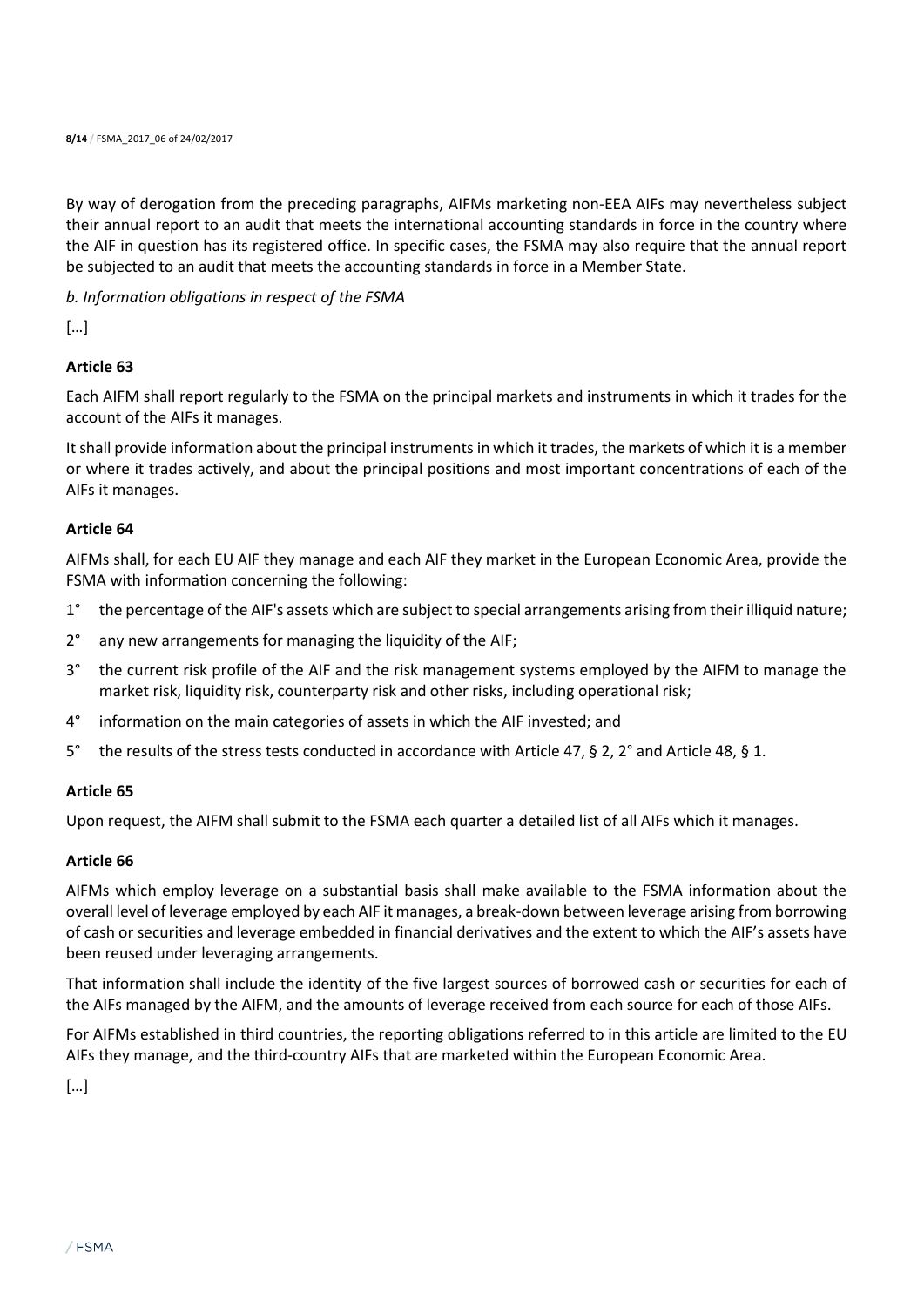### **Article 68**

- § 1. AIFMs shall, for each of the EU AIFs that they manage and for each of the AIFs that they market in the European Economic Area, make available to the AIF's unit-holders before they invest in the AIF, in accordance with the AIF rules or instruments of incorporation, the following information, as well as any material changes thereto:
	- 1° a description of the investment strategy and objectives of the AIF, information on where any master AIF is established and where the underlying funds are established if the AIF is a fund of funds, a description of the types of assets in which the AIF may invest, the techniques it may employ and all associated risks, any applicable investment restrictions, the circumstances in which the AIF may use leverage, the types and sources of leverage permitted and the associated risks, any restrictions on the use of leverage, any collateral and asset reuse arrangements, and the maximum level of leverage which the AIFM is entitled to employ on behalf of the AIF;
	- 2° a description of the procedures by which the AIF may change its investment strategy or investment policy, or both;
	- 3° a description of the main legal implications of the contractual relationship entered into for the purpose of investment, including information on jurisdiction, on the applicable law and on the existence or not of any legal instruments providing for the recognition and enforcement of judgments in the territory where the AIF is established;
	- 4° the identity of the AIFM, the AIF's depositary, auditor and any other service providers, as well as a description of their duties and the unit-holders' rights;
	- 5° a description of how the AIFM is complying with the requirements of Article 22, § 5;
	- 6° a description of any management tasks as referred to in Article 3, 41° that the AIFM has delegated and of any safe-keeping function delegated by the depositary, the identification of the delegate and any conflicts of interest that may arise from such delegations;
	- 7° a description of the AIF's valuation procedure and of the pricing methodology for valuing assets, including the methods used in hard-to-value assets in accordance with Articles 49 and 50;
	- 8° a description of the AIF's liquidity risk management, including the redemption rights both in normal and in exceptional circumstances, and the existing redemption arrangements with unit-holders;
	- 9° a description of all fees, charges and expenses and of the maximum amounts thereof which are directly or indirectly borne by unit-holders;
	- 10° a description of how the AIFM ensures a fair treatment of unit-holders and, whenever a unit-holder obtains preferential treatment or the right to obtain preferential treatment, a description of that preferential treatment, the types of unit-holders who obtain such preferential treatment and, where relevant, their legal or economic links with the AIF or AIFM;
	- 11° the latest annual report;
	- 12° the procedure and conditions for the issue and sale of units;
	- 13° the latest net asset value of the AIF or the latest market price of the unit of the AIF, in accordance with Articles 49 and 50;
	- 14° where available, the historical performance of the AIF;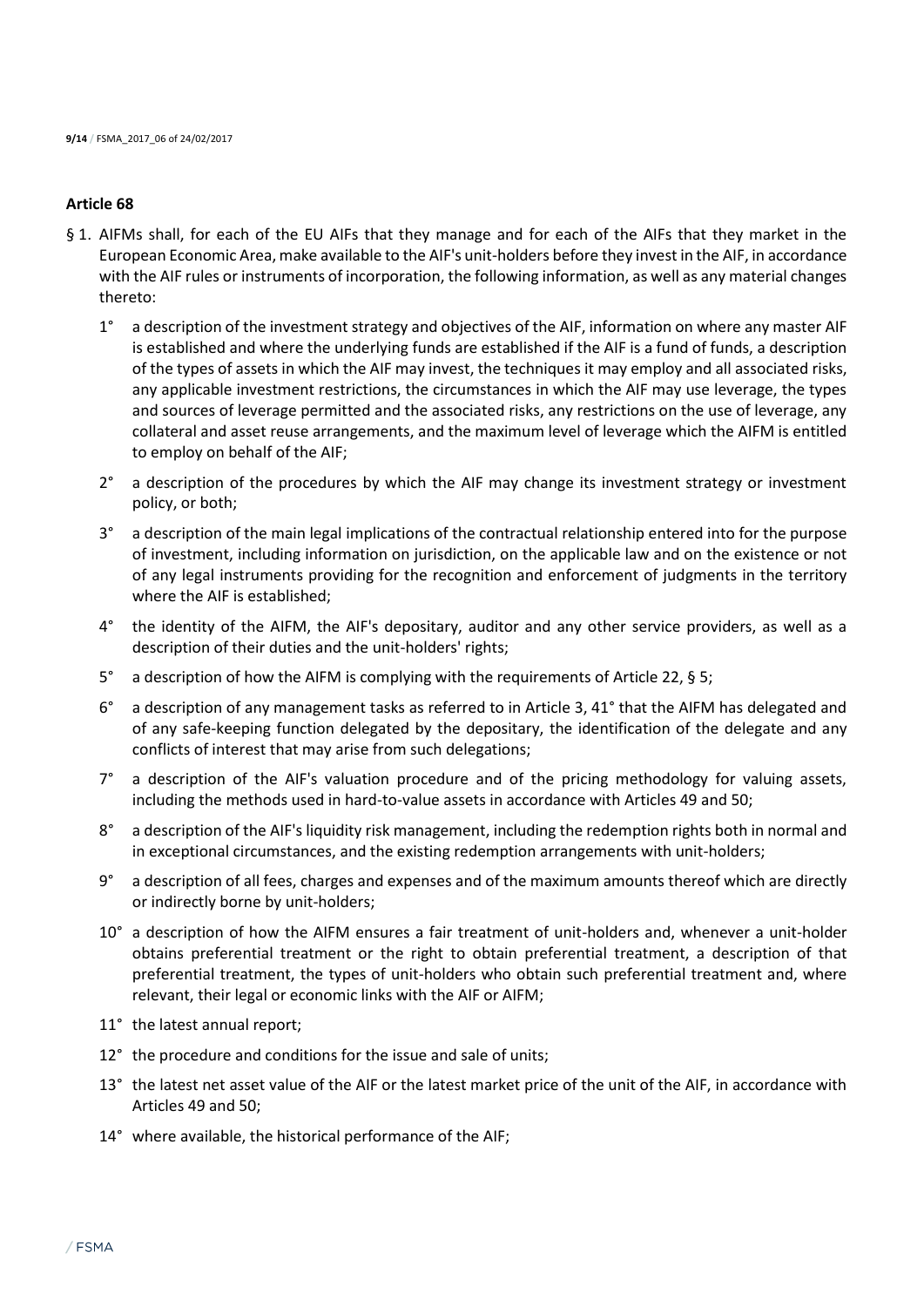- 15° the identity of the prime broker, a description of any material arrangements with the prime brokers and the way the conflicts of interest in relation thereto are managed, the provision in the contract with the depositary on the possibility of transfer and reuse of AIF assets, and information about any transfer of liability to the prime broker that may exist;
- 16° a description of how and when the information required under Articles 71 and 72 will be disclosed.
- § 2. The King may, by a decree issued upon the recommendation of the FSMA, extend all or some of the requirements regarding the Key Investor Document that apply to public AIFs to the non-public AIFs referred to in this chapter whose units are marketed to retail investors.

Moreover, in accordance with the conditions set out in these provisions, the application of the decrees and regulations issued pursuant to Articles 30*bis* and 45, § 2 of the Law of 2 August 2002 may be extended by the FSMA or by the King to non-public AIFs whose units are marketed to retail investors.

### **Article 69**

The AIFM shall inform unit-holders before they invest in the AIF of any arrangement made by the depositary to contractually discharge itself of liability in accordance with Article 58, § 2. The AIFM shall also inform unit-holders without delay of any changes with respect to depositary liability.

### **Article 70**

Where the AIF is required to publish a prospectus in accordance with Directive 2003/71/EC or with national law, only such information referred to in Article 68 which is in addition to that contained in the prospectus needs to be disclosed separately or as additional information in the prospectus.

### **Article 71**

AIFMs shall, for each of the EU AIFs they manage and for each of the AIFs that they market in the European Economic Area, periodically disclose to unit-holders information on:

- 1° the percentage of the AIF's assets which are subject to special arrangements arising from their illiquid nature;
- 2° any new arrangements for managing the liquidity of the AIF;
- 3° the current risk profile of the AIF and the risk management systems employed by the AIF to manage those risks.

#### **Article 72**

AIFMs managing EU AIFs employing leverage or marketing in the EEA AIFs employing leverage shall, for each such AIF, disclose on a regular basis:

- 1° any changes to the maximum level of leverage which the AIFM may employ on behalf of the AIF, as well as any right to reuse collateral or any guarantee granted under the leveraging arrangement;
- 2° the total amount of leverage employed by that AIF.

[…]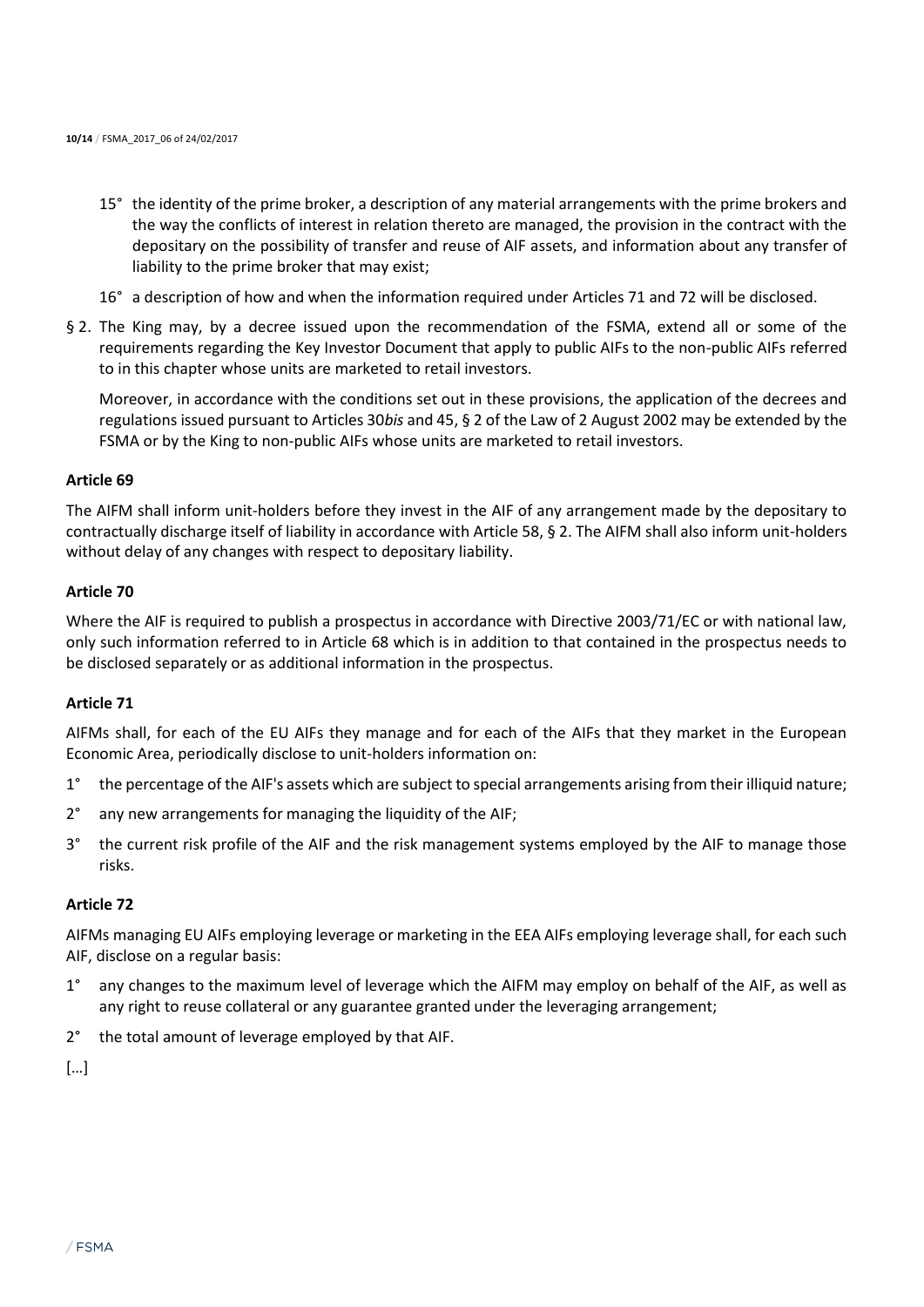### **Article 76**

- § 1. This point applies to
	- a) AIFMs managing one or more AIFs which either individually or jointly on the basis of an agreement aimed at acquiring control, acquire control of a non-listed company in accordance with Article 77;
	- b) AIFMs cooperating with one or more other AIFMs on the basis of an agreement pursuant to which the AIFs jointly managed by those AIFMs acquire control of a non-listed company.
- § 2. This point does not apply where the non-listed companies concerned are:
	- 1° companies that employ fewer than 250 persons and which have an annual turnover not exceeding EUR 50 million or a balance sheet total not exceeding EUR 43 million;
	- 2° for special purpose vehicles with the purpose of purchasing, holding or administrating real estate.
- § 3. Without prejudice to paragraphs 1 and 2, Article 79, § 1 shall also apply to AIFMs managing AIFs that acquire a non-controlling participation in a non-listed company.
- § 4. Articles 80, §§ 1, 2 and 3, 82 and 83 shall also apply to AIFMs managing AIFs that acquire control of issuers. For the purposes of those Articles, paragraphs 1 and 2 of this Article shall apply *mutatis mutandis*.

### **Article 77**

§ 1. Without prejudice to Article 3, 55°, for the purpose of this Subsection, for non-listed companies, control shall mean more than 50% of the voting rights of the company.

When calculating the percentage of voting rights held by the AIF, in addition to the voting rights held directly by that AIF, the voting rights of the following shall be taken into account, subject to control as referred to in the first paragraph being established:

- 1° a company controlled by the AIF; and
- 2° a natural or legal person acting in its own name but on behalf of the AIF or on behalf of a company controlled by the AIF.

The percentage of voting rights shall be calculated on the basis of all the shares to which voting rights are attached even if the exercise thereof is suspended.

§ 2. Notwithstanding Article 3, 55°, for the purposes of Articles 80, §§ 1, 2 and 3, 82 and 93, control over issuers shall be determined in accordance with Article 5, paragraph 3, of Directive 2004/25/EC.

### **Article 78**

This point B shall apply subject to the conditions and restrictions set out in Article 6 of Directive 2002/14/EC.

This point B shall apply notwithstanding Articles 514 to 516 of the Companies Code, the Law of 2 May 2007 on disclosure of major holdings, and regulations adopted pursuant to those legal provisions, as well as any stricter provisions under Belgian law governing the acquisition of holdings in non-listed companies.

*b. Notification of the acquisition of major holdings and control of non-listed companies or issuers.*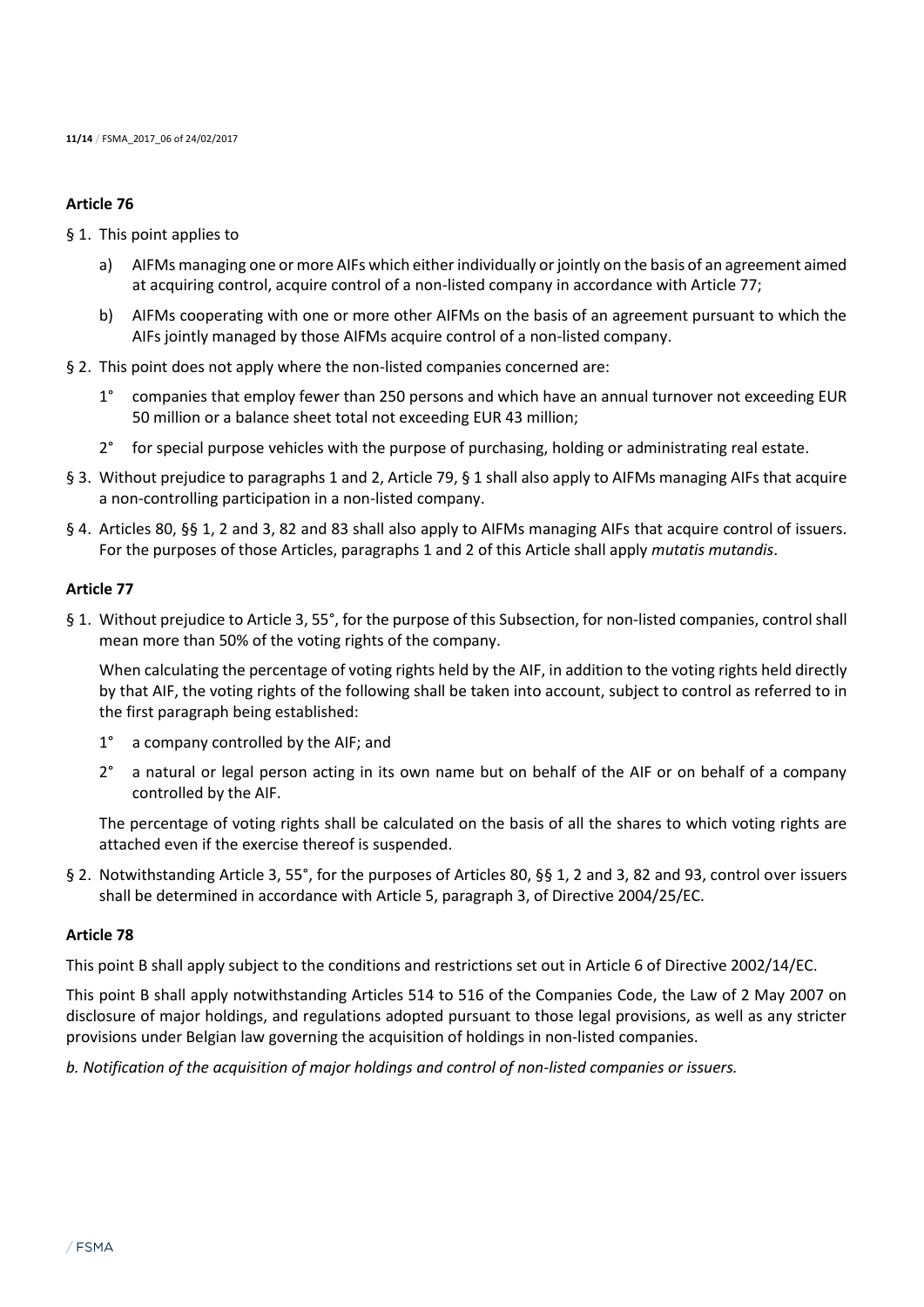### **Article 79**

- § 1. When an AIF acquires, disposes of or holds shares of a non-listed company, the AIFM managing that AIF shall notify the FSMA of the percentage of voting rights of the non-listed company held by the AIF any time when that percentage reaches, exceeds or falls below the thresholds of 10%, 20%, 30%, 50% and 75%.
- § 2. When an AIF acquires, individually or jointly, control over a non-listed company pursuant to Articles 76, § 1 and 77, the AIFM managing the AIF shall notify the following of the acquisition of control:
	- 1° the company;
	- 2° the shareholders of which the identities and addresses are available to the AIFM or can be made available by the non-listed company or through a register to which the AIFM has or can obtain access; and
	- 3° the FSMA.
- § 3. The notification required under paragraph 2 shall contain the following additional information:
	- 1° the resulting situation in terms of voting rights;
	- 2° the conditions subject to which control was acquired, including information about the identity of the different shareholders involved, any natural person or legal entity entitled to exercise voting rights on their behalf and, if applicable, the chain of companies through which the voting rights are effectively held;
	- 3° the date on which control was acquired.
- § 4. In its notification to the non-listed company, the AIFM shall request the statutory governing body of the company to inform the employees' representatives or, where there are none, the employees themselves, without delay of the acquisition of control by the AIF managed by the AIFM and of the information referred to in paragraph 3. The AIFM shall use its best efforts to guarantee that the employees' representatives or, where there are none, the employees themselves, are duly informed by the statutory governing body in accordance with this Article.
- § 5. The notifications referred to in paragraphs 1, 2 and 3 shall be made as soon as possible and, in any event, no later than ten working days after the date on which the AIF reached, exceeded or fell below the relevant threshold or acquired control of the non-listed company.

#### **Article 80**

- § 1. When an AIF acquires, individually or jointly, control over a non-listed company pursuant to Articles 76, § 1 and 77, the AIFM managing the AIF shall make the information referred to in § 2 available to:
	- 1° the company in question;
	- 2° the company shareholders of which the identities and addresses are available to the AIFM or can be made available by the company or through a register of shareholders to which the AIFM has or can obtain access; and
	- 3° the FSMA.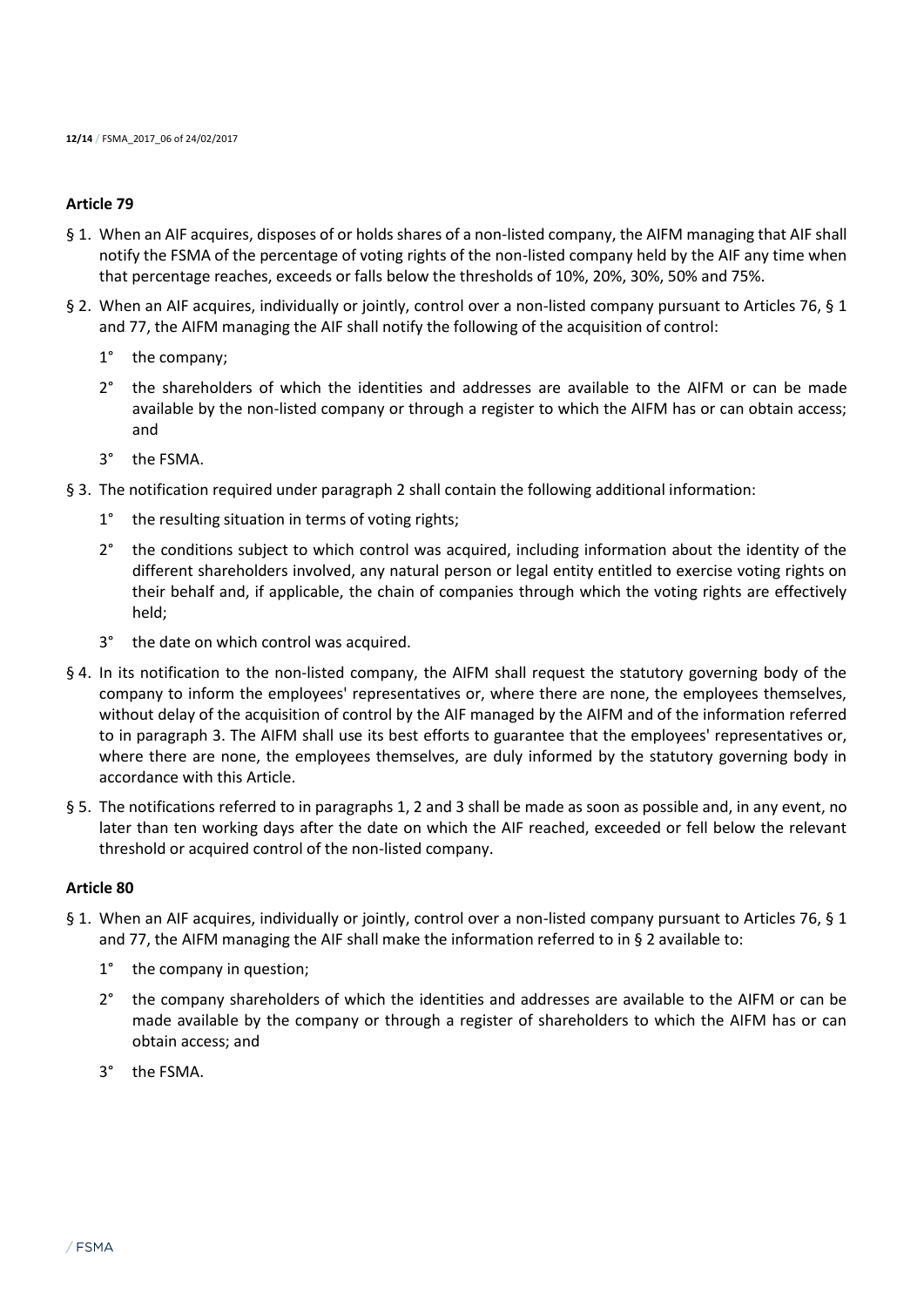- § 2. The AIFM shall make the following information available:
	- 1° the identity of the AIFMs which either individually or in agreement with other AIFMs manage the AIFs that have acquired control;
	- 2° the policy for preventing and managing conflicts of interest, in particular between the AIFM, the AIF and the company, including information about the specific safeguards established to guarantee that any agreements between the AIFM and/or the AIF and the company are concluded at arm's length; and
	- 3° the policy for the company's external and internal communication, in particular as regards employees.
- § 3. In its notification to the non-listed company pursuant to § &, 1°, the AIFM shall request the statutory governing body of the company to inform the employees' representatives or, where there are none, the employees themselves, without delay of the information referred to in § 1. The AIFM shall use its best efforts to guarantee that the employees' representatives or, where there are none, the employees themselves, are duly informed by the statutory governing body in accordance with this Article.
- § 4. When an AIF acquires, individually or jointly, control of a non-listed company pursuant to Articles 76, § 1 and 77, the AIFM managing the AIF shall disclose its intentions with regard to the future business of the company and the likely repercussions on employment, as well as any material change in the conditions of employment, to:
	- 1° the company; and
	- 2° the company shareholders of which the identities and addresses are available to the AIFM or can be made available by the company or through a register to which the AIFM has or can obtain access.

In addition, the AIFM managing the AIF shall request and use its best efforts to ensure that the statutory governing body of the company makes available the information set out in the first paragraph to the employees' representatives or, where there are none, the employees themselves, of the company.

§ 5. When an AIF acquires control of a non-listed company pursuant to Articles 76, § 1 and 77, the AIFM managing such an AIF shall provide the FSMA and the AIF's unit-holders with information on the financing of the acquisition of control.

*c. Special provisions regarding the annual report of the non-listed companies that are controlled by an alternative investment fund*

### **Article 81**

- § 1. When an AIF acquires, individually or jointly, control of a non-listed company pursuant to Articles 76, § 1 and 77, the AIFM managing the AIF shall request and use its best efforts to ensure that the annual report of the company, drawn up in accordance with paragraph 2, is made available by the statutory governing body of the company to the employees' representatives, or where there are none, to the employees themselves within the period in which such an annual report must be drawn up in accordance with the applicable law.
- § 2. The additional information to be included in the annual report of the company or the AIF, pursuant to Article 61, § 2, shall include at least a fair review of the development of the company's business and of the situation at the end of the period covered by the annual report. The report shall also give an indication of:
	- 1° all important events that have occurred since the end of the financial year;
	- 2° the company's likely future development; and
	- 3° the information concerning acquisitions of own shares prescribed by Article 22, paragraph 2 of Directive 77/91/EEC.